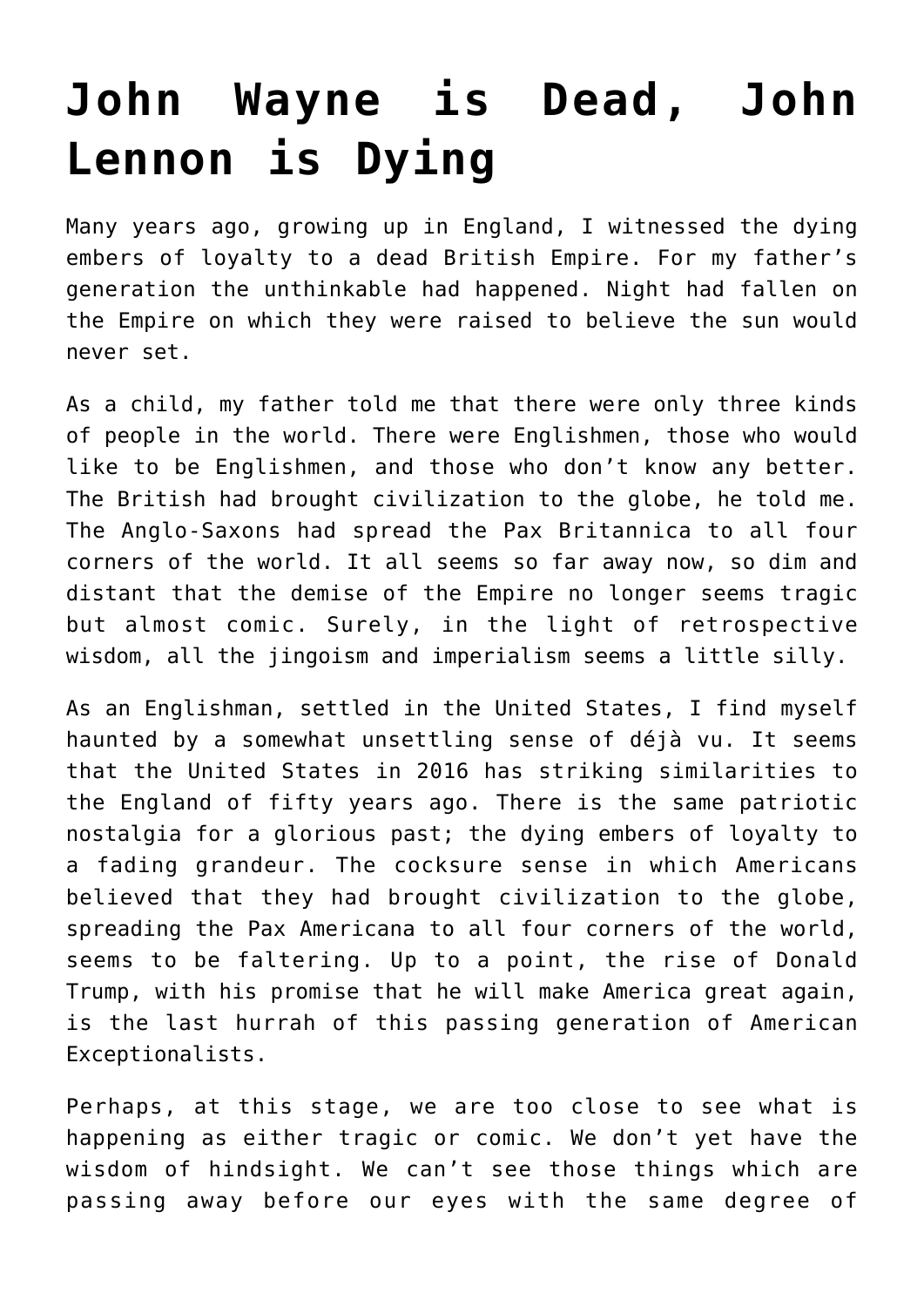detachment as we see those things that have already passed into the past, irrevocably lost. We are not yet at the safe distance which allows us to see things in a new light. We still see them in the fading light which their passing presages.

In such poor light, with the dim view of things that it presents, it is perhaps foolish to play the prophet. And yet, with the foolishness with which fools and prophets rush in where angels and sages fear to tread, I will venture to suggest that the American Ascendancy, epitomized iconically on the silver screen by John Wayne, is not dying but dead. He is no more, except as a memory in fading gold. He cannot be resurrected. He is as dead as the Empire. The Empire will not strike back and the western hero will not ride again. John Wayne has ridden into the sunset. It has set on him, as it has set on the Empire.

As John Wayne passes into memory, John Lennon, believing that there's nothing to kill or die for and no religion too, is dancing on his grave. It is a triumphal dance over the dead body of the man who embodied all that he despised. And yet there's no real life in Lennon's dance because there's no real life in Lennon. He might not be dead but his ideas are deadly. And because they are deadly, John Lennon is dying. He cannot survive on a diet of Nothing. Nihilism annihilates. It returns to the nothing that it is.

Yes, John Wayne is dead and John Lennon is dying. The real question is who or what will replace them. Perhaps, after the setting of the sun on Empires, Exceptionalists and Existentialists, the sun might rise on something healthier. Perhaps …

At this point, the prophet exits stage left as the audience picks up rocks to stone him.

*Joseph Pearce is the author of critically-acclaimed*